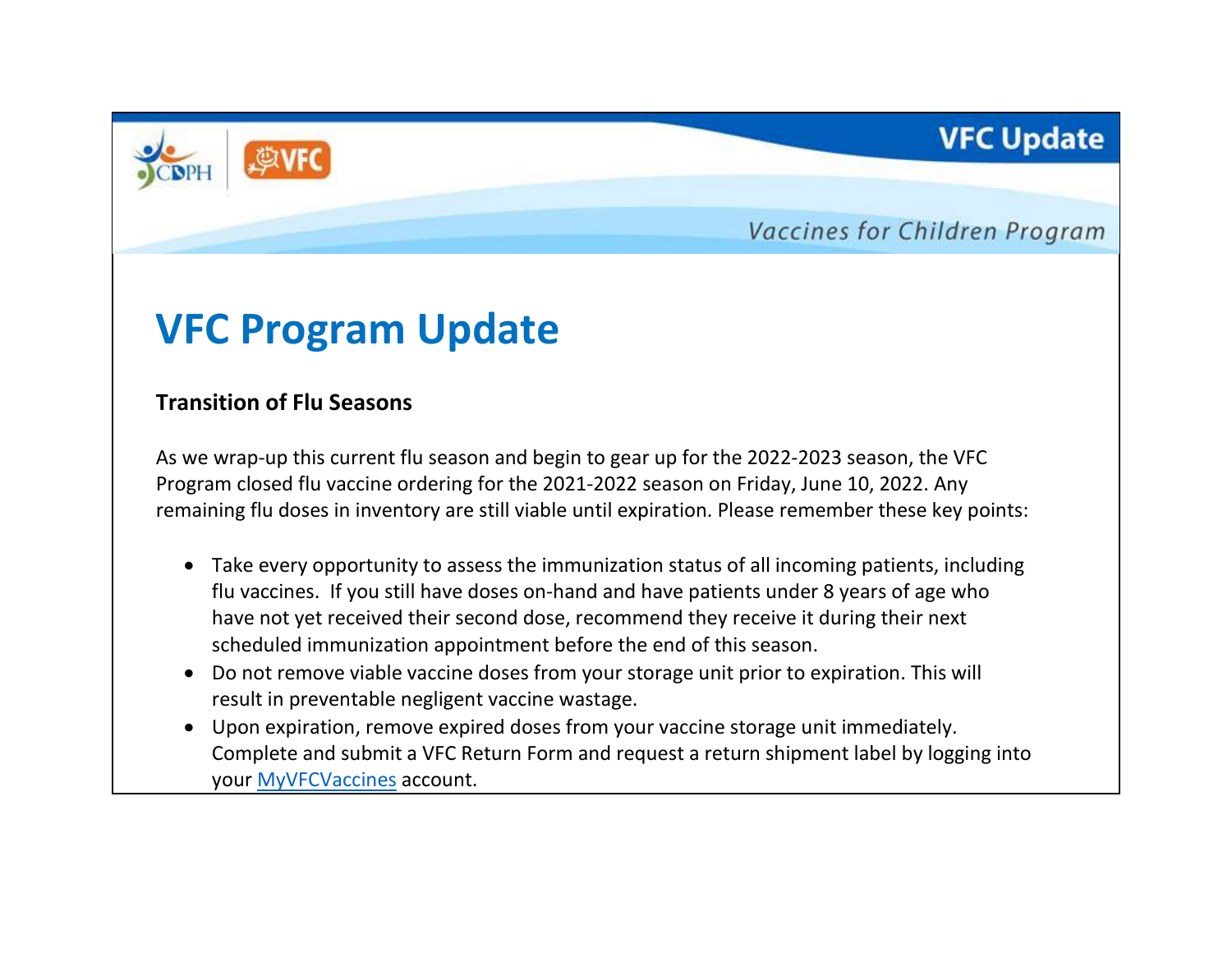- Do not return any expired privately purchased vaccine doses, broken vials or syringes, or open multi-dose vials.
- Each return shipping label requested in the Return Form is associated with that specific Return ID. Therefore, ONLY ship doses listed in the corresponding Return ID/Form.
- Return shipping labels are only valid for 30 days; ensure expired flu doses are returned to McKesson as soon as possible.

*Coming soon!* For those that pre-booked vaccine for the 2022-2023 season, the VFC Program will be emailing your confirmed pre-book amounts which were determined based on your season target and available vaccine supply for the upcoming season. For providers that did not pre-book, you will be able to confirm your initial orders during the next phase of VFC flu ordering. We will send additional details in July regarding the next phase of the upcoming VFC 2022-2023 flu season.

#### **Public Safety Power Shutoff (PSPS) Events**

With summer here, fire season is just around the corner. Be prepared!

- Make sure your [Vaccine Management Plan,](https://eziz.org/assets/docs/IMM-1122.pdf) including the emergency section, is up to date.
- If your site does not have a generator, we recommend having a partner facility to move vaccine to if power is lost. Note: the partner facility may need to be outside of your immediate area.
- Keep transport containers/data loggers on hand and ready to go. Some containers may be qualified to hold appropriate temperature for a long period of time.
- As soon as you hear there will be a power shutoff, start planning and determine if you may need to move the vaccine.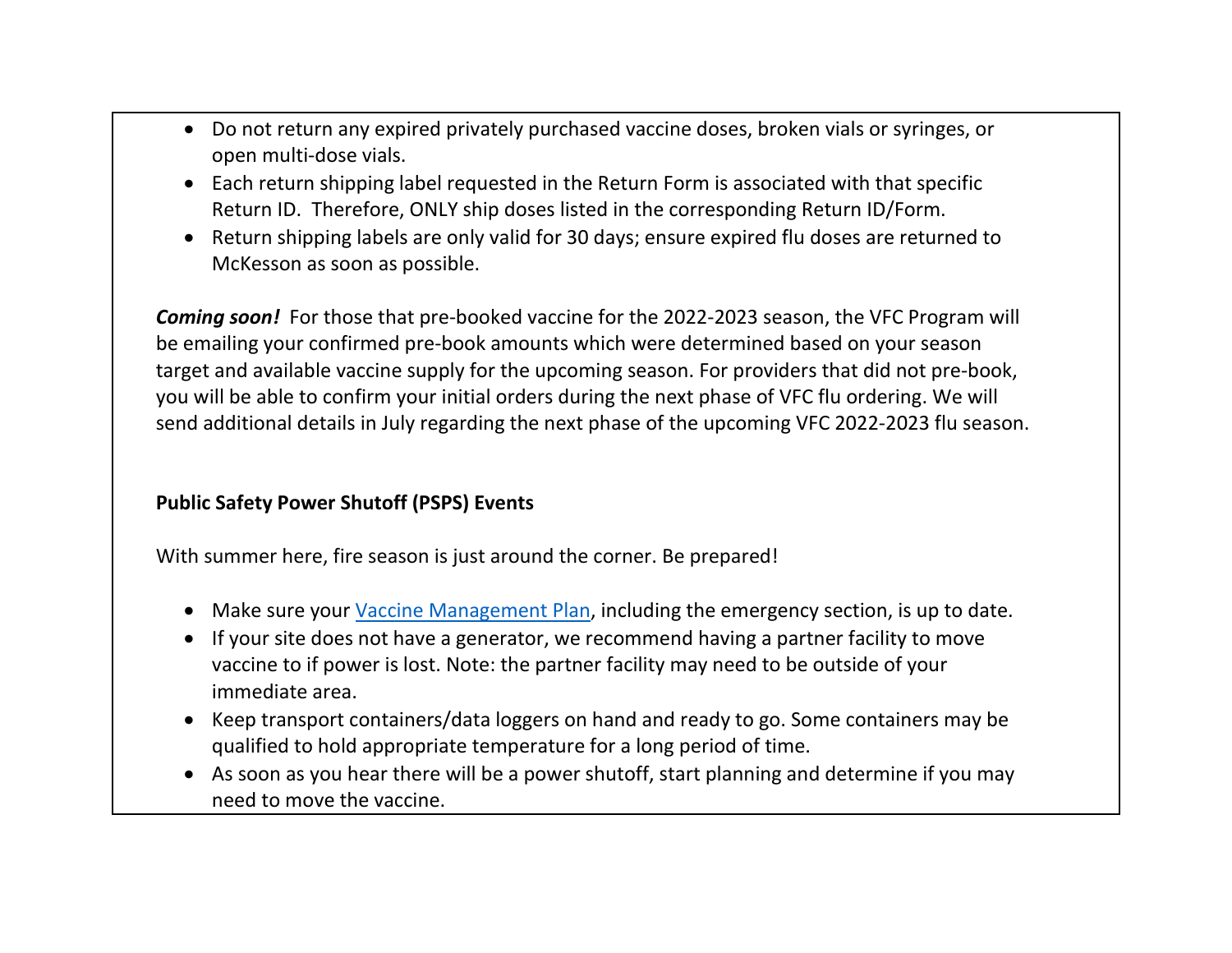• Contact your local health department or the VFC Customer Service Center if you need assistance.

#### **Customer Service Center Closures**

The VFC Customer Service Center will be closed on the following day:

• Monday, July 4, 2022 (Independence Day Holiday)

Orders will continue to be received throughout this closure. Normal business hours will resume on the following day, Tuesday, July 5.

#### **Thank you,**



California Department of Public Health | Immunization Branch Vaccines for Children (VFC) Program 850 Marina Bay Parkway Richmond, CA 94804 **Phone: 877-2GET-VFC (877-243-8832) Fax: 877-FAXX-VFC (877-329-9832) Email:** [MyVFCVaccines@cdph.ca.gov](mailto:MyVFCVaccines@cdph.ca.gov)